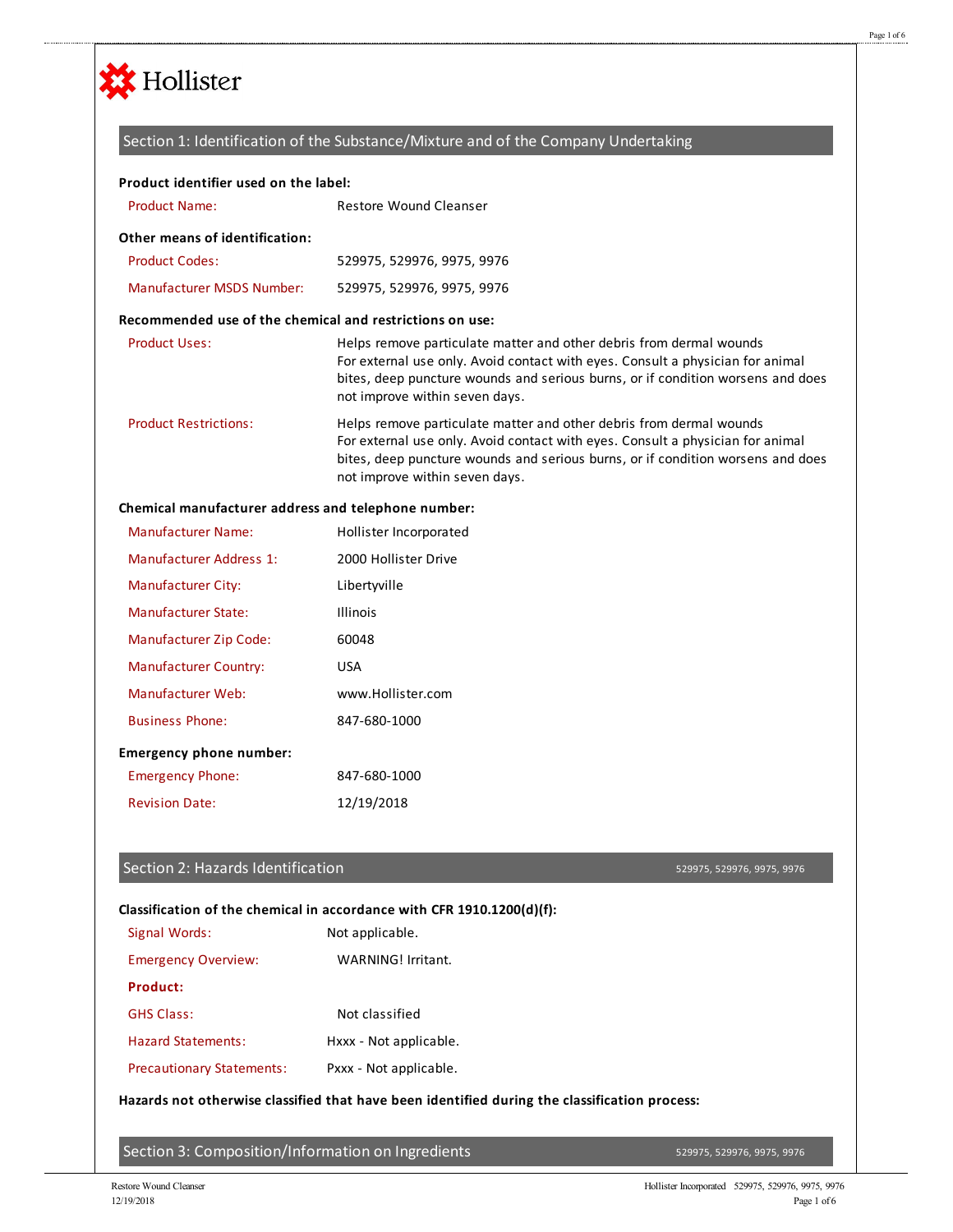| ī | <br><br>۰ |  |
|---|-----------|--|

| <b>Ingredient Name</b><br>2-phenoxyethanol<br>Non hazardous<br>pluronic F68                                                                                                                               | CAS Number   |                                                                                                                                                                                                                                                                     |                  |                            |
|-----------------------------------------------------------------------------------------------------------------------------------------------------------------------------------------------------------|--------------|---------------------------------------------------------------------------------------------------------------------------------------------------------------------------------------------------------------------------------------------------------------------|------------------|----------------------------|
|                                                                                                                                                                                                           |              | <b>Ingredient Percent</b>                                                                                                                                                                                                                                           | <b>EC Number</b> | Comments                   |
|                                                                                                                                                                                                           | 122-99-6     | $0.1 - 1$ by we ight                                                                                                                                                                                                                                                |                  |                            |
|                                                                                                                                                                                                           | No data      | >78 by weight                                                                                                                                                                                                                                                       |                  |                            |
|                                                                                                                                                                                                           | 9003-11-6    | 20 by we ight                                                                                                                                                                                                                                                       |                  |                            |
| Section 4: First Aid Measures                                                                                                                                                                             |              |                                                                                                                                                                                                                                                                     |                  |                            |
|                                                                                                                                                                                                           |              |                                                                                                                                                                                                                                                                     |                  | 529975, 529976, 9975, 9976 |
| Description of necessary measures:                                                                                                                                                                        |              |                                                                                                                                                                                                                                                                     |                  |                            |
| Eye Contact:                                                                                                                                                                                              |              | No effects anticipated. If symptoms develop Rinse cautiously with water for<br>several minutes. Remove contact lenses, if present and easy to do. Continue<br>rinsing. If eye irritation persists: Get medical advice/attention.                                    |                  |                            |
| <b>Skin Contact:</b>                                                                                                                                                                                      | water.       | No effects anticipated, If symptoms develop, Wash skin with soap and plenty of<br>Get medical attention if irritation develops or persists.                                                                                                                         |                  |                            |
| Inhalation:                                                                                                                                                                                               |              | No effects anticipated. If symptoms persist, call a physician.                                                                                                                                                                                                      |                  |                            |
| Ingestion:                                                                                                                                                                                                |              | If swallowed, do NOT induce vomiting. Call a physician or poison control center<br>immediately. Never give anything by mouth to an unconscious person.                                                                                                              |                  |                            |
|                                                                                                                                                                                                           |              |                                                                                                                                                                                                                                                                     |                  |                            |
| Most important symptoms/effects, acute and delayed:<br>Indication of immediate medical attention and special treatment needed                                                                             |              |                                                                                                                                                                                                                                                                     |                  |                            |
| Note To Physicians:                                                                                                                                                                                       | None.        |                                                                                                                                                                                                                                                                     |                  |                            |
|                                                                                                                                                                                                           |              |                                                                                                                                                                                                                                                                     |                  |                            |
| Suitable and unsuitable extinguishing media                                                                                                                                                               |              |                                                                                                                                                                                                                                                                     |                  |                            |
| <b>Extinguishing Media:</b>                                                                                                                                                                               |              | Use dry chemical or foam when fighting fires involving this material. Water mist                                                                                                                                                                                    |                  |                            |
|                                                                                                                                                                                                           |              | may be used to cool closed containers.                                                                                                                                                                                                                              |                  |                            |
|                                                                                                                                                                                                           |              |                                                                                                                                                                                                                                                                     |                  |                            |
|                                                                                                                                                                                                           |              | Fire Fighting Instructions: Evacuate area of unprotected personnel. Use cold water spray to cool fire exposed<br>containers to minimize risk of rupture. Do not enter confined fire space without full<br>protective gear. If possible, contain fire run-off water. |                  |                            |
| Protective Equipment:                                                                                                                                                                                     |              | As in any fire, wear Self-Contained Breathing Apparatus (SCBA), MSHA/NIOSH<br>(approved or equivalent) and full protective gear.                                                                                                                                    |                  |                            |
| <b>NFPA Health:</b>                                                                                                                                                                                       | 1            |                                                                                                                                                                                                                                                                     |                  |                            |
| <b>NFPA Fire:</b>                                                                                                                                                                                         | $\mathbf{1}$ |                                                                                                                                                                                                                                                                     |                  |                            |
| Specific hazards arising from the chemical<br>Special protective equipment and precautions for fire-fighters<br><b>NFPA Reactivity:</b>                                                                   | 0            |                                                                                                                                                                                                                                                                     |                  |                            |
|                                                                                                                                                                                                           |              |                                                                                                                                                                                                                                                                     |                  |                            |
|                                                                                                                                                                                                           |              |                                                                                                                                                                                                                                                                     |                  |                            |
|                                                                                                                                                                                                           |              |                                                                                                                                                                                                                                                                     |                  | 529975, 529976, 9975, 9976 |
|                                                                                                                                                                                                           |              |                                                                                                                                                                                                                                                                     |                  |                            |
| <b>Personnel Precautions:</b>                                                                                                                                                                             |              | For large spills: Evacuate area and keep unnecessary and unprotected personnel<br>from entering the spill area.                                                                                                                                                     |                  |                            |
|                                                                                                                                                                                                           |              |                                                                                                                                                                                                                                                                     |                  |                            |
| Section 6: Accidental Release Measures<br>Personal precautions, protective equipment and emergency procedures<br>Methods and materials for containment and cleaning up<br><b>Methods for Containment:</b> | oil dry.     | For large spills: Contain spills with an inert absorbent material such as soil, sand or                                                                                                                                                                             |                  |                            |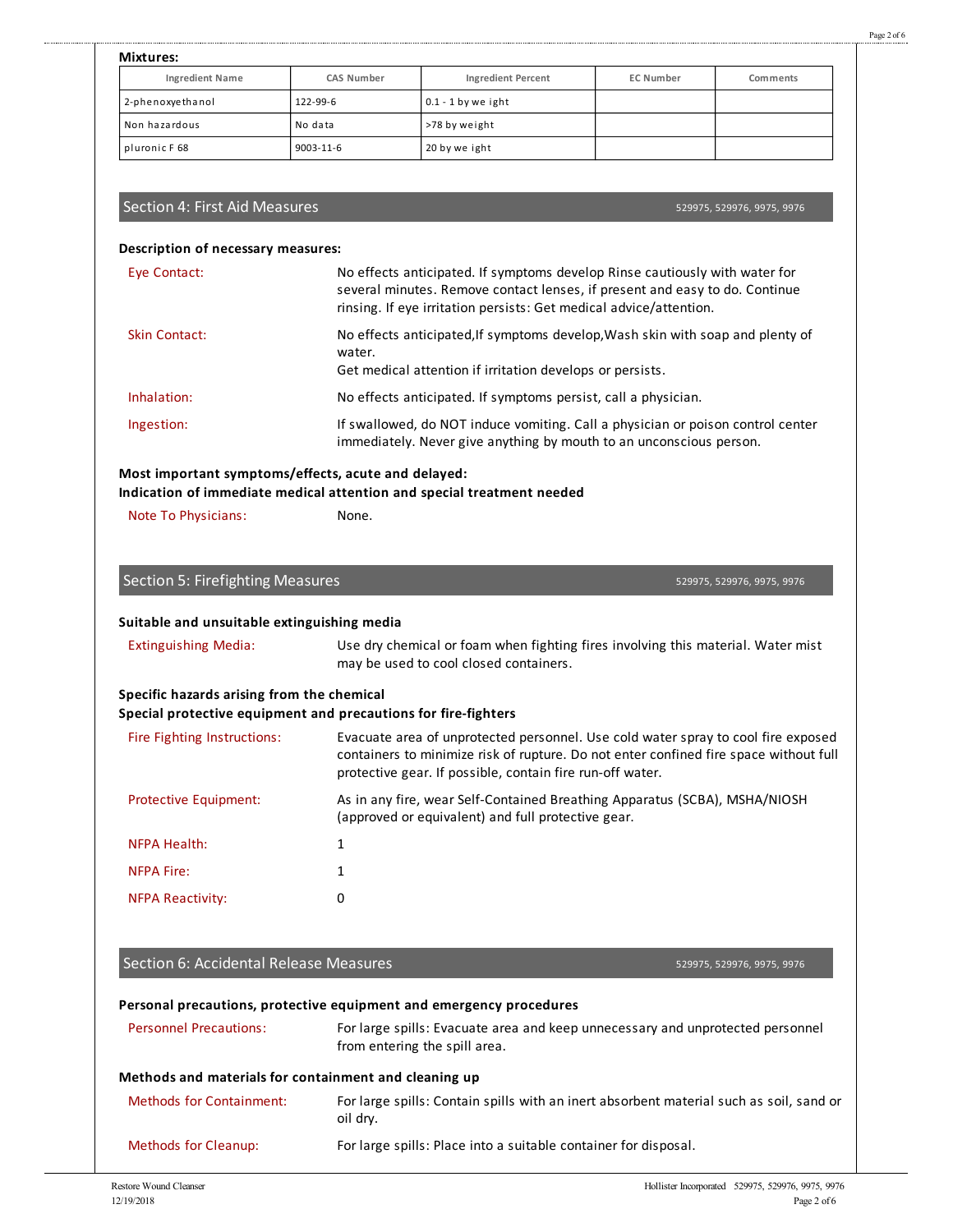Environmental Precautions: For large spills: Avoid runoff into storm sewers, ditches, and waterways.

# 529975, 529976, 9975, 9976 Handling: Use with adequate ventilation. Avoid breathing vapor, aerosol or mist. Special Handling: Do not re-use empty containers. Hygiene Practices: Wash thoroughly after handling. Avoid contact with eyes. Storage: Store in a cool, dry, well ventilated area away from sources of heat and incompatible materials. Keep container tightly closed when not in use. **Precautions for safe handling Conditions for safe storage, including any incompatibilities** 529975, 529976, 9975, 9976 Engineering Controls: No special protective equipment required under normal conditions of use. Use appropriate engineering control such as process enclosures, local exhaust ventilation, or other engineering controls to control airborne levels below recommended exposure limits. Good general ventilation should be sufficient to control airborne levels. Where such systems are not effective wear suitable personal protective equipment, which performs satisfactorily and meets OSHA or other recognized standards. Consult with local procedures for selection, training, inspection and maintenance of the personal protective equipment. Eye Protection: No special protective equipment required under normal conditions of use. If splashes are likely to occur, wear: Chemical splash goggles. Face Protection: No special protective equipment required under normal conditions of use. If splashes are likely to occur, wear: Chemical splash goggles. Skin Protection: No special protective equipment required under normal conditions of use. Respiratory Protection: No special protective equipment required under normal conditions of use. No personal respiratory protective equipment is normally required. The need for respiratory protection will vary according to the airborne concentrations and environmental conditions (such as in manufacturing). Hygiene Practices: Wash thoroughly after handling. Avoid contact with eyes. **Exposure Guidelines Appropriate engineering controls Individual protection measures** Section 7: Handling and Storage Section 8: Exposure Controls/Personal Protection

## Section 9: Physical and Chemical Properties

529975, 529976, 9975, 9976

#### **Physical and chemical properties**

| <b>Physical State:</b>      | Physical State Appearance: Liquid. |
|-----------------------------|------------------------------------|
| Odor:                       | Slight.                            |
| pH:                         | Not determined.                    |
| <b>Melting Temperature:</b> | Not determined.                    |
| <b>Boiling Temperature:</b> | Not determined.                    |
| <b>Flash Point:</b>         | >210 °F (>99°C)                    |
| Ignition Temperature:       | Not determined.                    |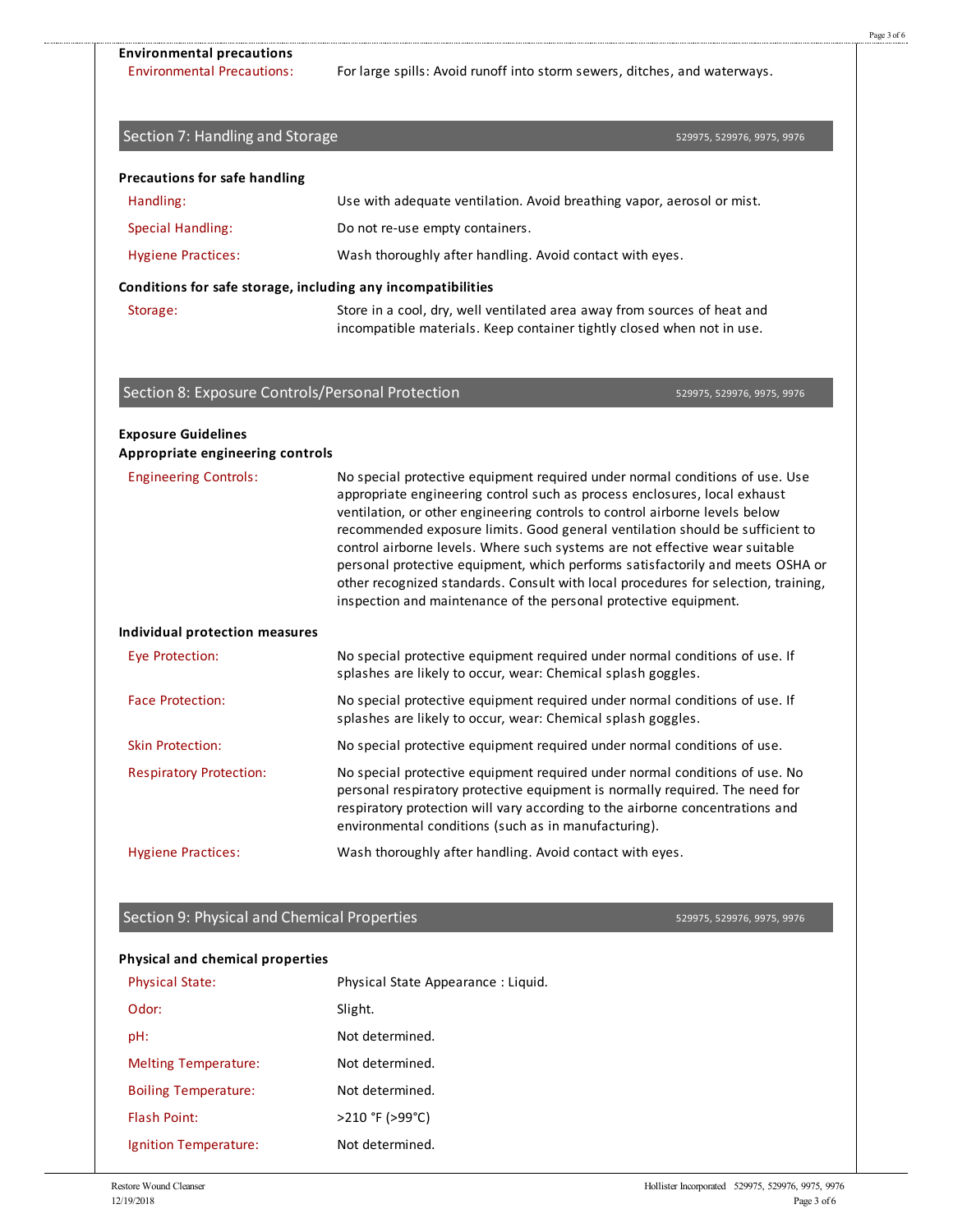|                                                                                                                        |                                                                                                         | Page 4 of 6 |
|------------------------------------------------------------------------------------------------------------------------|---------------------------------------------------------------------------------------------------------|-------------|
| Lower Flammable Limit:                                                                                                 | Not determined.                                                                                         |             |
| <b>Upper Flammable Limit:</b>                                                                                          | Not determined.                                                                                         |             |
| Vapor Pressure:                                                                                                        | Not determined.                                                                                         |             |
| <b>Vapor Density:</b>                                                                                                  | Not determined.                                                                                         |             |
| Solubility:                                                                                                            | Not determined.                                                                                         |             |
| <b>Specific Gravity:</b>                                                                                               | Not determined.                                                                                         |             |
| <b>Evaporation Rate:</b>                                                                                               | Not determined.                                                                                         |             |
| <b>Percent Volatile:</b>                                                                                               | Not determined.                                                                                         |             |
| Section 10: Stability and Reactivity                                                                                   | 529975, 529976, 9975, 9976                                                                              |             |
| <b>Reactivity:</b><br><b>Chemical Stability:</b>                                                                       |                                                                                                         |             |
| <b>Chemical Stability:</b>                                                                                             | Stable under recommended handling and storage conditions.                                               |             |
| <b>Possibility of hazardous reactions:</b>                                                                             |                                                                                                         |             |
| Hazardous Polymerization:                                                                                              | Hazardous polymerization does not occur.                                                                |             |
| <b>Conditions To Avoid:</b>                                                                                            |                                                                                                         |             |
| <b>Conditions To Avoid:</b>                                                                                            | Heat, flames, ignition sources, and sparks. Incompatible materials.                                     |             |
|                                                                                                                        |                                                                                                         |             |
|                                                                                                                        |                                                                                                         |             |
| <b>Incompatible Materials:</b><br><b>Hazardous Decomposition</b><br>Products:<br>Section 11: Toxicological Information | Thermal decomposition can lead to release irritant fumes and toxic gases.<br>529975, 529976, 9975, 9976 |             |
| <b>Toxicological Information:</b>                                                                                      |                                                                                                         |             |
| <b>Product:</b>                                                                                                        |                                                                                                         |             |
| Route of Exposure:                                                                                                     | Eyes. Skin. Inhalation. Ingestion.                                                                      |             |
| <b>Target Organ Data:</b>                                                                                              | Eyes. Skin. Respiratory system. Digestive system.                                                       |             |
| <b>Acute Inhalation Effects:</b>                                                                                       | Prolonged or excessive inhalation may cause respiratory tract irritation.                               |             |
| <b>Acute Skin Effects:</b>                                                                                             | May cause irritation.                                                                                   |             |
| <b>Acute Ingestion Effects:</b>                                                                                        | Ingestion can cause gastrointestinal irritation, nausea, vomiting and diarrhea.                         |             |
| Acute Eye Effects:                                                                                                     | May cause irritation.                                                                                   |             |
| 2-phenoxyethanol:                                                                                                      |                                                                                                         |             |
| <b>Ingestion Toxicity:</b>                                                                                             | Oral LD50 Rat 1,386 - 2,563 mg/Kg (OECD SIDS)                                                           |             |
| Teratogenicity:                                                                                                        | Experiments have shown reproductive toxicity effects on laboratory animals.                             |             |
| Section 12: Ecological Information                                                                                     | 529975, 529976, 9975, 9976                                                                              |             |
| <b>Ecotoxicity:</b>                                                                                                    |                                                                                                         |             |
| <b>Product:</b>                                                                                                        |                                                                                                         |             |
| Ecotoxicity:                                                                                                           | No environmental information found for this product.                                                    |             |

.........................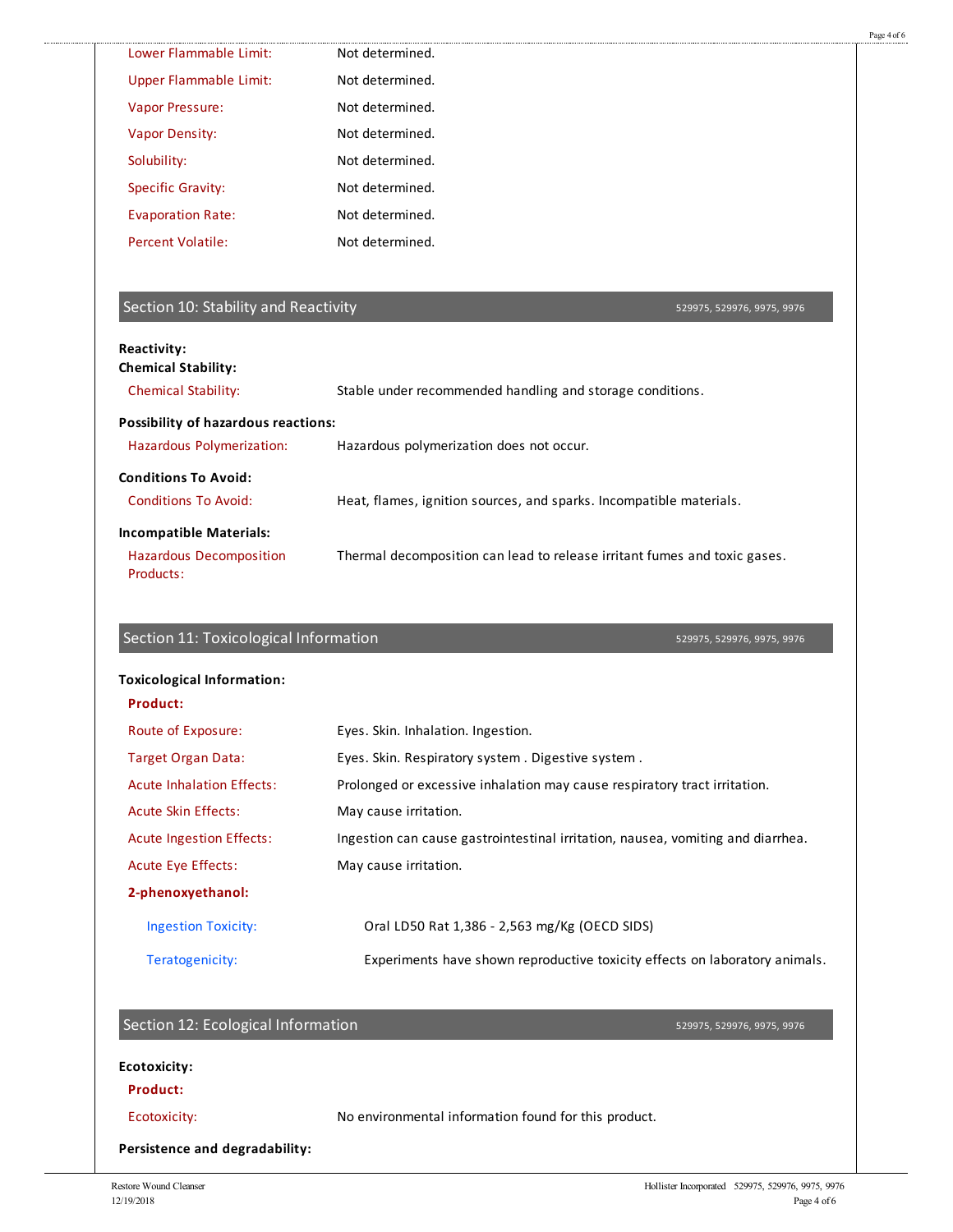| <b>Product:</b>                       |                                                                                                                                                                                                         |
|---------------------------------------|---------------------------------------------------------------------------------------------------------------------------------------------------------------------------------------------------------|
| <b>Environmental Fate:</b>            | No environmental information found for this product.                                                                                                                                                    |
| Section 13: Disposal Considerations   | 529975, 529976, 9975, 9976                                                                                                                                                                              |
| <b>Description of waste:</b>          |                                                                                                                                                                                                         |
| <b>Waste Disposal:</b>                | Dispose of in accordance with Local, State, Federal and Provincial regulations.                                                                                                                         |
| Section 14: Transport Information     | 529975, 529976, 9975, 9976                                                                                                                                                                              |
| <b>DOT Shipping Name:</b>             | <b>Not Restricted</b>                                                                                                                                                                                   |
| <b>DOT UN Number:</b>                 | Not Applicable                                                                                                                                                                                          |
| Notes from Section 14:                | The data provided in this section is for information only. Please apply the<br>appropriate regulations to properly classify your shipment.                                                              |
| Section 15: Regulatory Information    | 529975, 529976, 9975, 9976                                                                                                                                                                              |
|                                       | Safety, health and environmental regulations specific for the product:                                                                                                                                  |
| <b>Regulatory - Product Based:</b>    |                                                                                                                                                                                                         |
| <b>California PROP 65:</b>            |                                                                                                                                                                                                         |
|                                       | The following statement(s) are provided under the California Safe Drinking Water<br>and Toxic Enforcement Act of 1986 (Proposition 65):, This product does not contain<br>any Proposition 65 chemicals. |
| <b>TSCA Inventory Status:</b>         | All the constituents of this product are TSCA listed or exempt from listing.                                                                                                                            |
| SARA:                                 |                                                                                                                                                                                                         |
|                                       | This product does not contain any chemicals which are subject to the reporting<br>requirements of the Superfund Amendments and Reauthorization Act of 1986<br>(SARA) Title III (40CFR, Part 372).       |
| Canada WHMIS:                         | Not controlled.                                                                                                                                                                                         |
| <b>Regulatory - Ingredient Based:</b> |                                                                                                                                                                                                         |
| 2-phenoxyethanol:                     |                                                                                                                                                                                                         |
| Canada DSL:                           | Listed                                                                                                                                                                                                  |
| <b>TSCA Inventory Status:</b>         | Listed                                                                                                                                                                                                  |
| <b>EC Number:</b>                     | 204-589-7                                                                                                                                                                                               |
| pluronic F68:                         |                                                                                                                                                                                                         |
| Canada DSL:                           | Listed                                                                                                                                                                                                  |
| <b>TSCA Inventory Status:</b>         | Listed                                                                                                                                                                                                  |
| Section 16: Additional Information    | 529975, 529976, 9975, 9976                                                                                                                                                                              |
|                                       |                                                                                                                                                                                                         |
| <b>Issue Date:</b>                    | 11/14/2014                                                                                                                                                                                              |